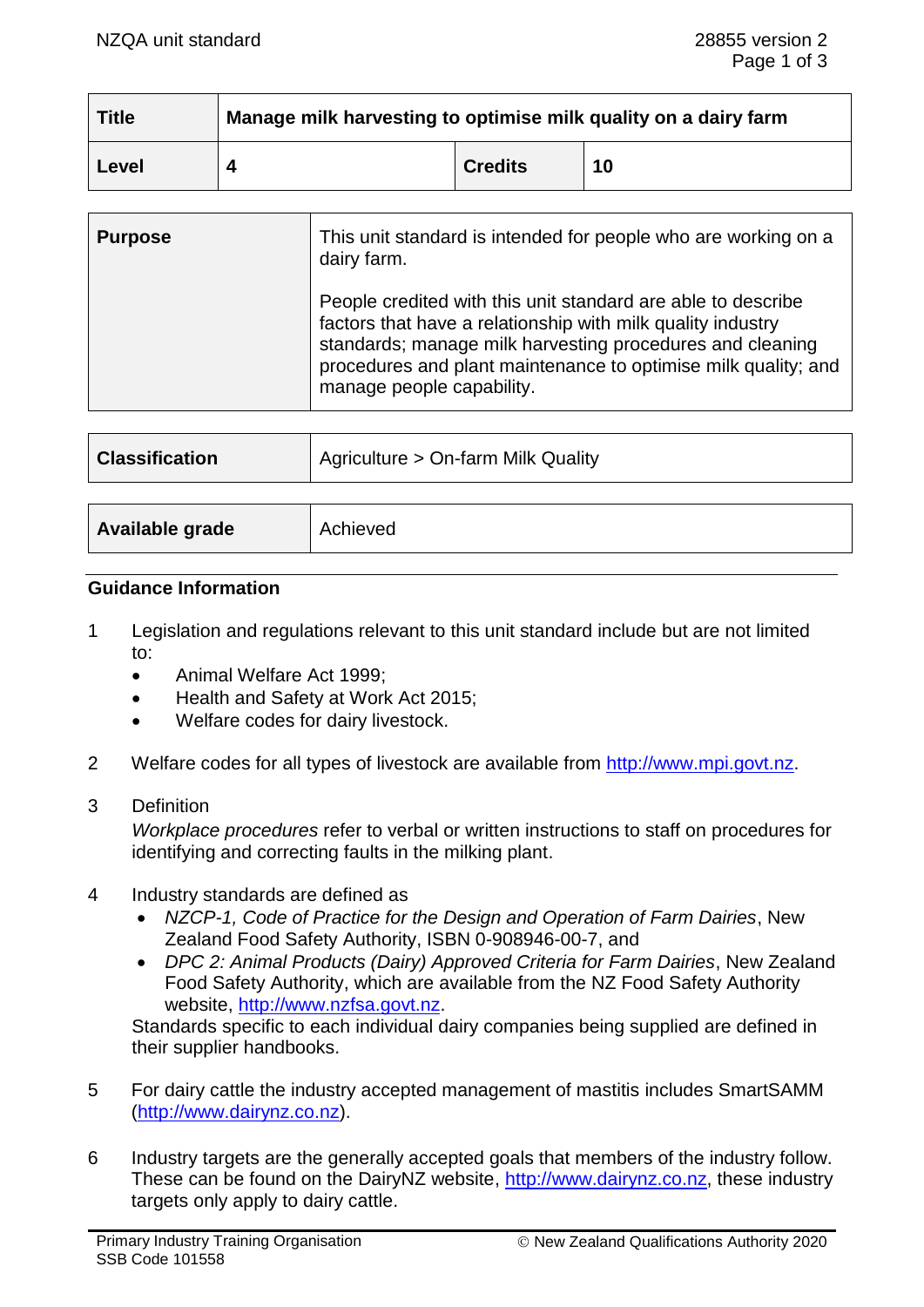# **Outcomes and performance criteria**

# **Outcome 1**

Describe factors that have a relationship with milk quality industry standards.

### **Performance criteria**

- 1.1 Describe the relationship between overseas market access requirements and establishing industry standards.
- 1.2 Describe the purpose of farm dairy assessments in relation to industry standards.
- 1.3 Describe a range of incentive mechanisms used by dairy companies to differentiate milk quality that is above minimum milk supply standards.

Range evidence of at least three incentive mechanisms is required.

### **Outcome 2**

Manage milk harvesting procedures to optimise milk quality.

# **Performance criteria**

- 2.1 Dispose of contaminated and/or non-compliant milk in accordance with workplace procedures.
- 2.2 Manage sick and diseased livestock in accordance with the welfare code.

Range must include – industry accepted management of mastitis.

- 2.3 Maintain records of livestock treatments in accordance with workplace procedures.
- 2.4 Manage and monitor the milk harvesting process to achieve milk quality supply standards.
- 2.5 Compare own farm milk quality standards with dairy company milk supply standards, and implement changes to optimise milk quality in accordance with workplace procedures.

# **Outcome 3**

Manage farm dairy cleaning procedures and milking plant maintenance to optimise milk quality.

# **Performance criteria**

3.1 Develop a standard operating procedure for the plant cleaning routine.